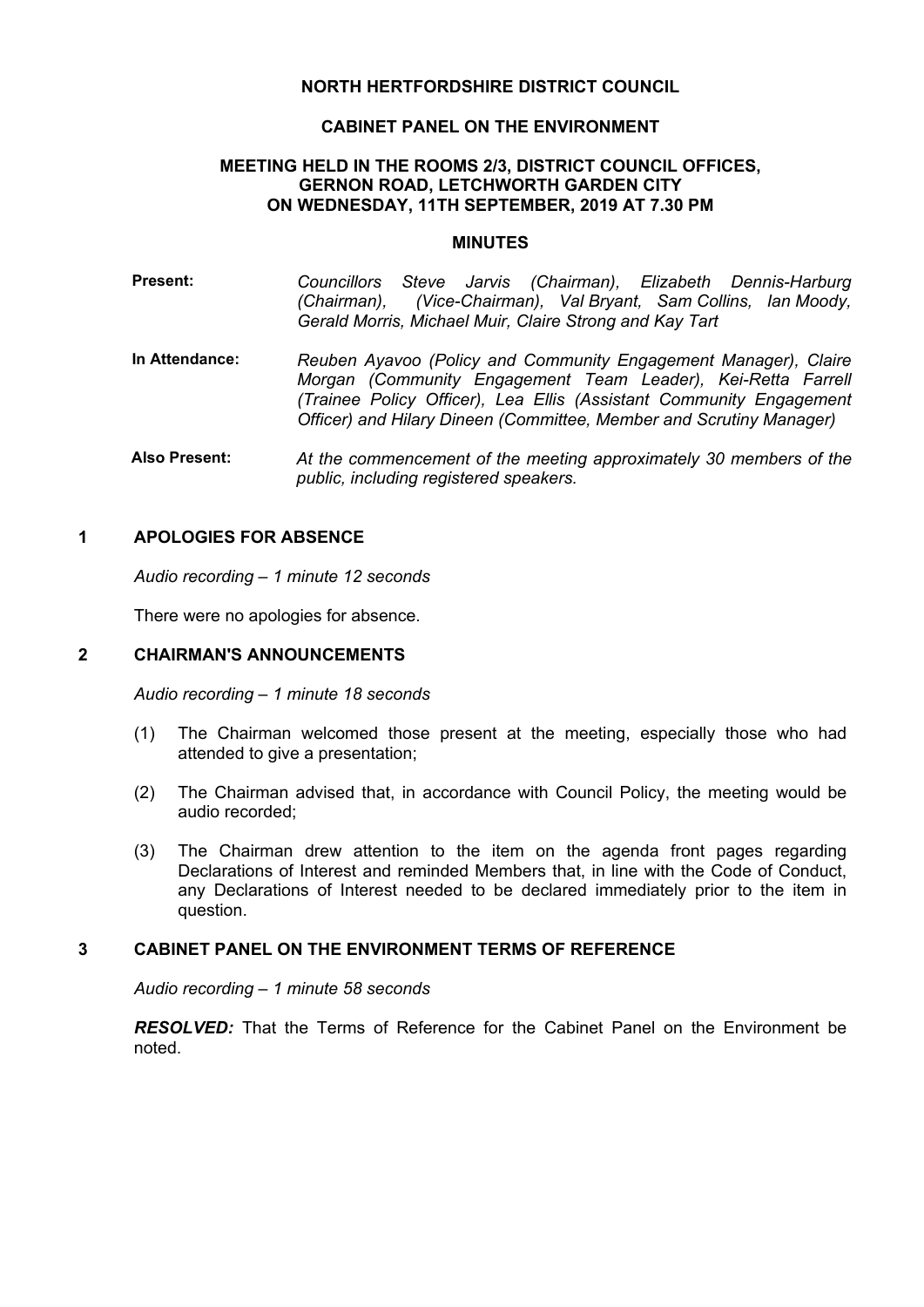# **4 THE ROLE AND AIMS OF THE CABINET PANEL ON THE ENVIRONMENT**

## *Audio recording – 3 minutes 17 seconds*

The Chairman advised that, when the Council declared a Climate Emergency, objectives were set including:

- Emission targets for Council;
- Developing a Climate Change Strategy.

The Cabinet Panel on the Environment was set up to maximise opportunities for input from interested organisations and residents.

There were, in his opinion, three main area for the Council in respect of the Climate Emergency:

- Look at how the Council could reduce it's own impact;
- Enable residents and businesses in the District to reduce their impact;
- How the Council can encourage people and business to reduce their impact.

The Chairman explained that he would ask those who had registered to speak to make their presentation, the Panel Members would then be given the opportunity to ask questions.

The Panel would then consider a work programme for future meetings.

# **5 PUBLIC PARTICIPATION - BALDOCK BEATS WASTE**

## *Audio recording – 7 minutes 14 seconds*

Ms Christine Watson, Baldock Beats Waste, thanked the Chairman for the opportunity to address the Panel as follows:

- Baldock Beats Waste was a local group started due to the concern about misleading information regarding recycling, particularly single use plastic;
- Intention was to encourage people in Baldock to look differently at waste, particularly packaging and single use plastic;
- They advised on what could be recycled and when and where this could be done as well as alternative packaging;
- At meetings they demonstrated a selection of products and discussed where they could be bought;
- They had a Facebook page on which 100-500 people read posts regularly;
- They had held 3 meetings with 25-30 people attending;
- They had a stall at the Baldock Festival;
- They set up a collection of crisp packets at the local Community Centre:
- They had discovered some good practices by businesses and individuals in the Town:
- They had held 3 litter picking events
- They had visited local businesses to discuss waste management and have even successful in changing the habits of some including:
	- Sought to change packaging at Baldock weekly market;
	- Archers Gym had been persuaded to stop using plastic bags;
	- Hollington Health had cancelled their order of bottled water and had started using compostable cups.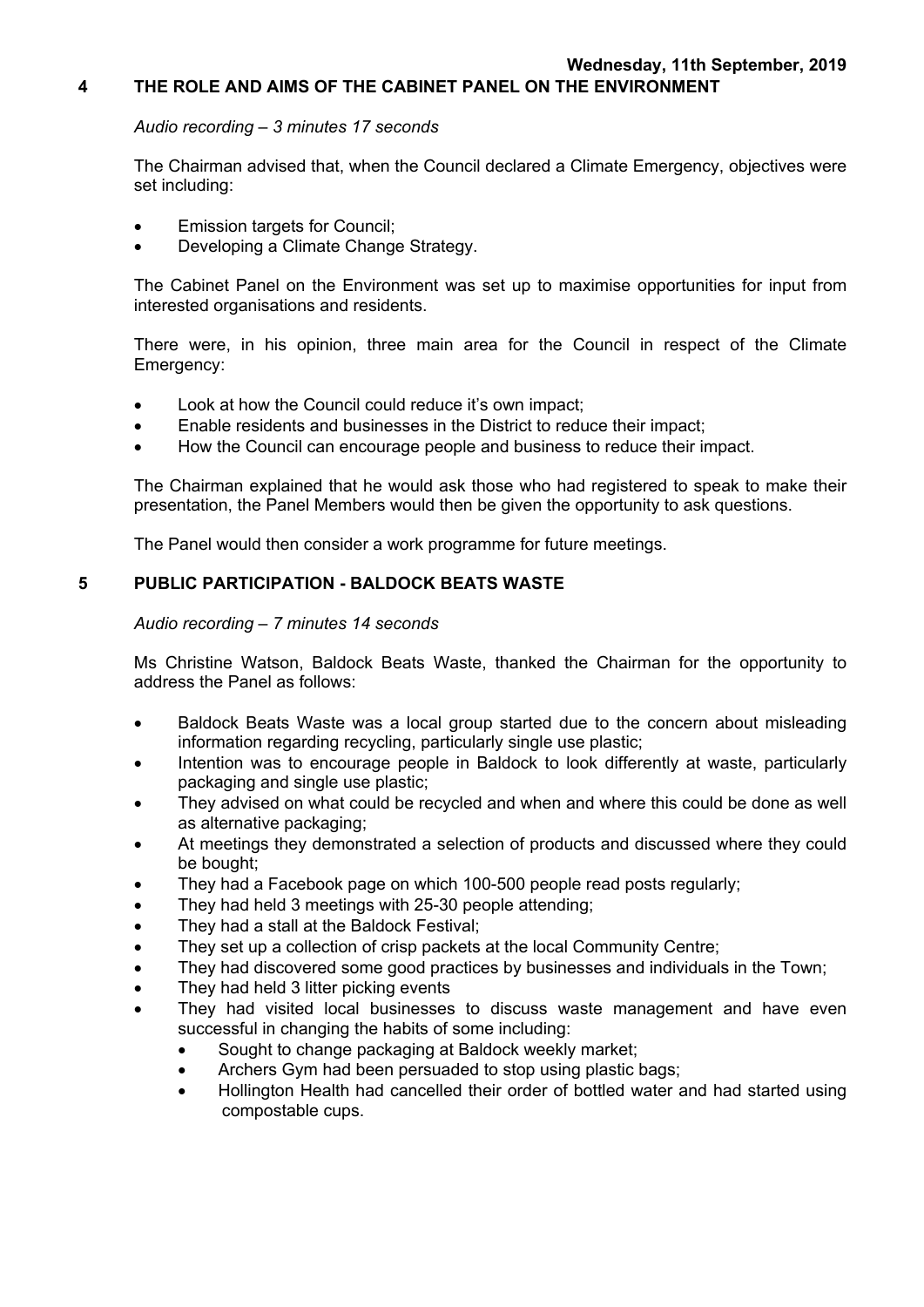The following Members asked questions and commented on the presentation:

- Councillor Michael Muir;
- Councillor Kay Tart;
- Councillor Steve Jarvis;
- Councillor Elizabeth Dennis-Harburg.

In response to questions Ms Watson advised that:

- There were no plans for Baldock Beats Waste to become Plastic Free Baldock;
- However, should they meet the requirements for plastic free status, this would be a subsidiary of Baldock Beats Waste.

The Community Engagement Team Leader advised that a good way to share information was through Engage North Herts.

The Chairman thanked Ms Watson for her presentation.

# **6 PUBLIC PARTICIPATION - CLIMATE ACTION GROUP**

#### *Audio recording – 16 minutes 48 seconds*

Ms Rak Dimmock, Climate Action Group, thanked the Chairman for the opportunity to address the Panel as follows:

- The Climate Action Group had been set up to work as an alliance of campaign groups;
- Global carbon emissions had reached an all time high:
- If this was not reversed it would be catastrophic therefore we must act now;
- There was a widespread public concern about this issue;
- The Council was to be congratulated for backing the climate emergency;
- Th ey urged the Council to move forward quickly;
- The immediate priority was to update the Climate Strategy in support of the goal to achieve carbon neutrality by 2030;
- Audits if carbon needed to be completed;
- They had invested a lot of time putting together a list of actions covering all areas of the Council's operations;
- If the Council does well in this area it will inspire other Authorities;

The following Members asked questions and commented on the presentation:

- Councillor Sam Collins:
- Councillor Steve Jarvis:
- Councillor Kay Tart;
- Councillor Elizabeth Dennis-Harburg.

In response to questions Ms Dimmock advised:

That an article in the Outlook magazine would make a big impact

The Chairman thanked Ms Dimmock for her presentation.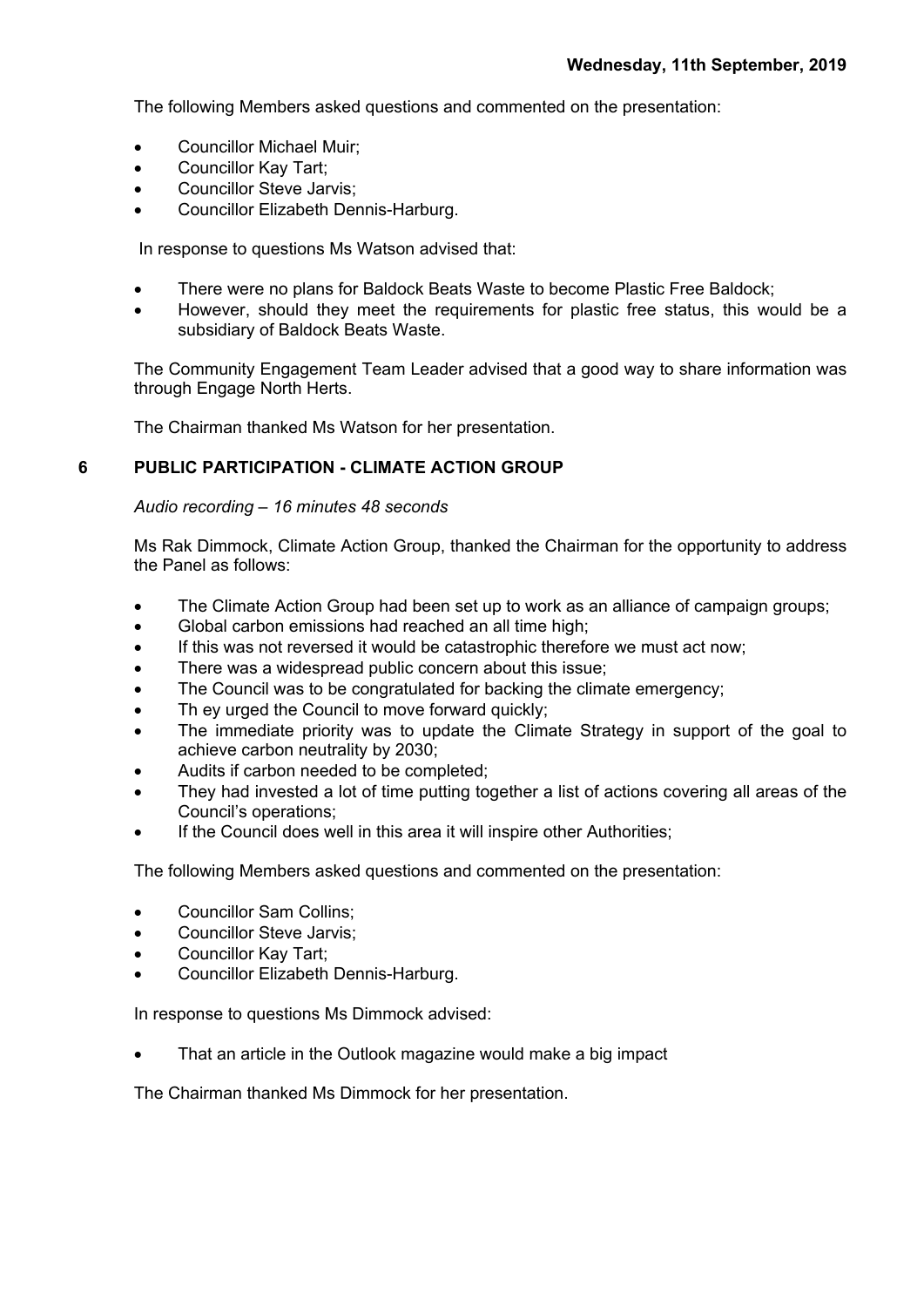## **7 PUBLIC PARTICIPATION - PLASTIC FREE LETCHWORTH AND PLASTIC FREE HITCHIN**

## *Audio recording – 28 minutes 20 seconds*

Ms Julia Sonander , Plastic Free Letchworth and Ms Anni Sander, Plastic Free Hitchin, thanked the Chairman for the opportunity to address the Panel as follows:

Ms Sander informed Members:

- Letchworth had achieved Plastic Free Status and Hitchin was working towards it;
- Both towns had an abundance of festivals, coffee shops and take-aways;
- Single use plastic was a feature of these types of business;
- Compostable cups made of corn starch cannot be recycled in North Herts and therefore end up in landfill;
- Composting these products would require a whole new waste stream;
- Reusable products were better for the environment;
- Plastic Free communities proposed:
	- Produce and deliver on campaign to establishments that offer take-aways;
	- NHDC could loan reusable cups to events and charge a fee for washing and drying;
	- NHDC could work with BIDS to introduce a cup scheme.
- These proposals provided building blocks to move towards new ways of living.

The following Members asked questions and commented on the presentation:

- Councillor Steve Jarvis;
- Councillor Sam Collins;
- Councillor Val Bryant;
- Councillor Claire Strong

In response to questions Ms Sonander advised that:

 In respect of running events, a solution to in race water stations had not yet been found, however runners should be encouraged to bring their own water bottles for the end of the race.

Members comments included:

- That compostable processing could release carbon back into the atmosphere;
- That consideration could be given to a "scores on the doors" scheme regarding environmental awareness.

The Chairman thanked Ms Sonander and Ms Sander for their presentation.

# **8 PUBLIC PARTICIPATION - BEST BEFORE CAFE AND HITCHIN FOOD RESCUE**

#### *Audio recording – 43 minutes 49 seconds*

Ms Suzi Holding, Best Before Café and Ms Emma Goulding, Hitchin Food Rescue thanked the Chairman for the opportunity to address the Panel as follows:

- Best Before Café had saved more than 20 tonnes of food from supermarkets;
- They were fighting food waste and food poverty;
- Supermarket waste was only 2 percent of total food waste;
- 78 percent of food waste was residential;
- Food waste was harmful as rotting food turned into methane;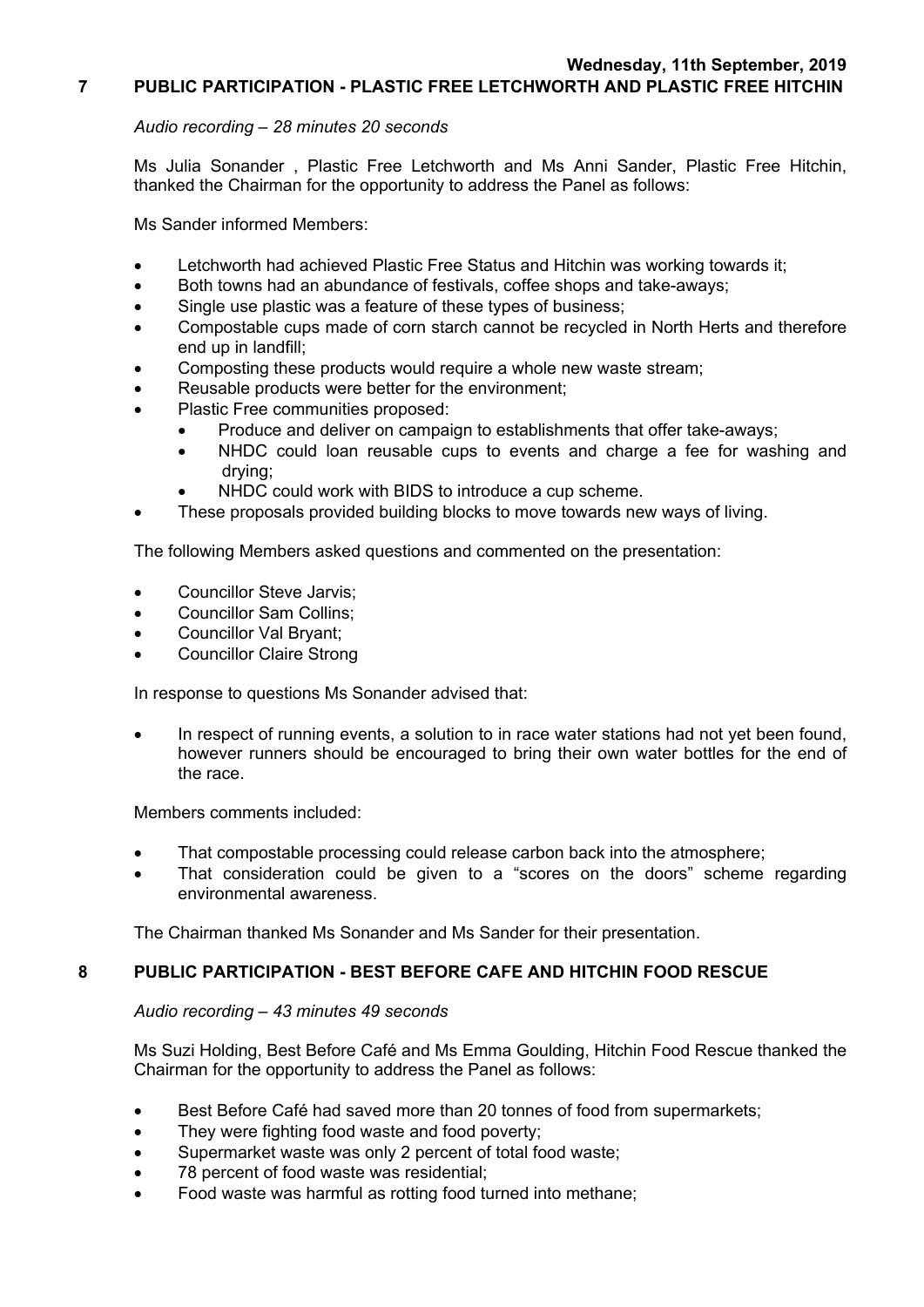- They were working with other charities and people to view best before food as edible by using it in a different way;
- They would like to see the Best Before model in every town, village and city;
- Their aim was to use food waste and educate people to use it;
- People needed to stop buying pristine food and start to use best before food.

The following Members asked questions and commented on the presentation:

- Councillor Elizabeth Dennis-Harburg;
- Councillor Steve Jarvis:
- Councillor Gerald Morris;
- Councillor Michael Muir;
- Councillor Claire Strong:
- Councillor Val Bryant.

In response to questions Ms Goulding advised that:

- Best Before Cafe and Hitchin Food Rescue had 250 people a week use their services;
- They were happy to be used to help conduct surveys;
- Schools did not undertake a lot of food waste separation.

Members comments included:

- There was a need to consider what education programmes NHDC could promote and/or deliver;
- On the continent people were penalised for not recycling.

The Chairman thanked Ms Holding and Ms Goulding for their presentation.

# **9 PUBLIC PARTICIPATION - HERTS WITHOUT WASTE**

# *Audio recording – 1 hour 29 seconds*

Mr John Webb, Herts Without Waste, thanked the Chairman for the opportunity to address the Panel as follows:

- Herts Without Waste was an advocate for transition towards reduced waste and a circulatory economy of materials;
- Greenhouse gasses was a large part of emissions;
- There were three main suggestions:
	- Minimise residual waste;
	- Local processing of waste;
	- Consistency of waste management.
- NB a written submission had also been presented.

The following Members asked questions and commented on the presentation:

- Councillor Michael Muir;
- Councillor Elizabeth Dennis-Harburg.

Members comments included:

 District Councils were responsible for waste collection and therefore had the power to influence people, but they could not do this alone.

The Chairman thanked Mr Webb for his presentation.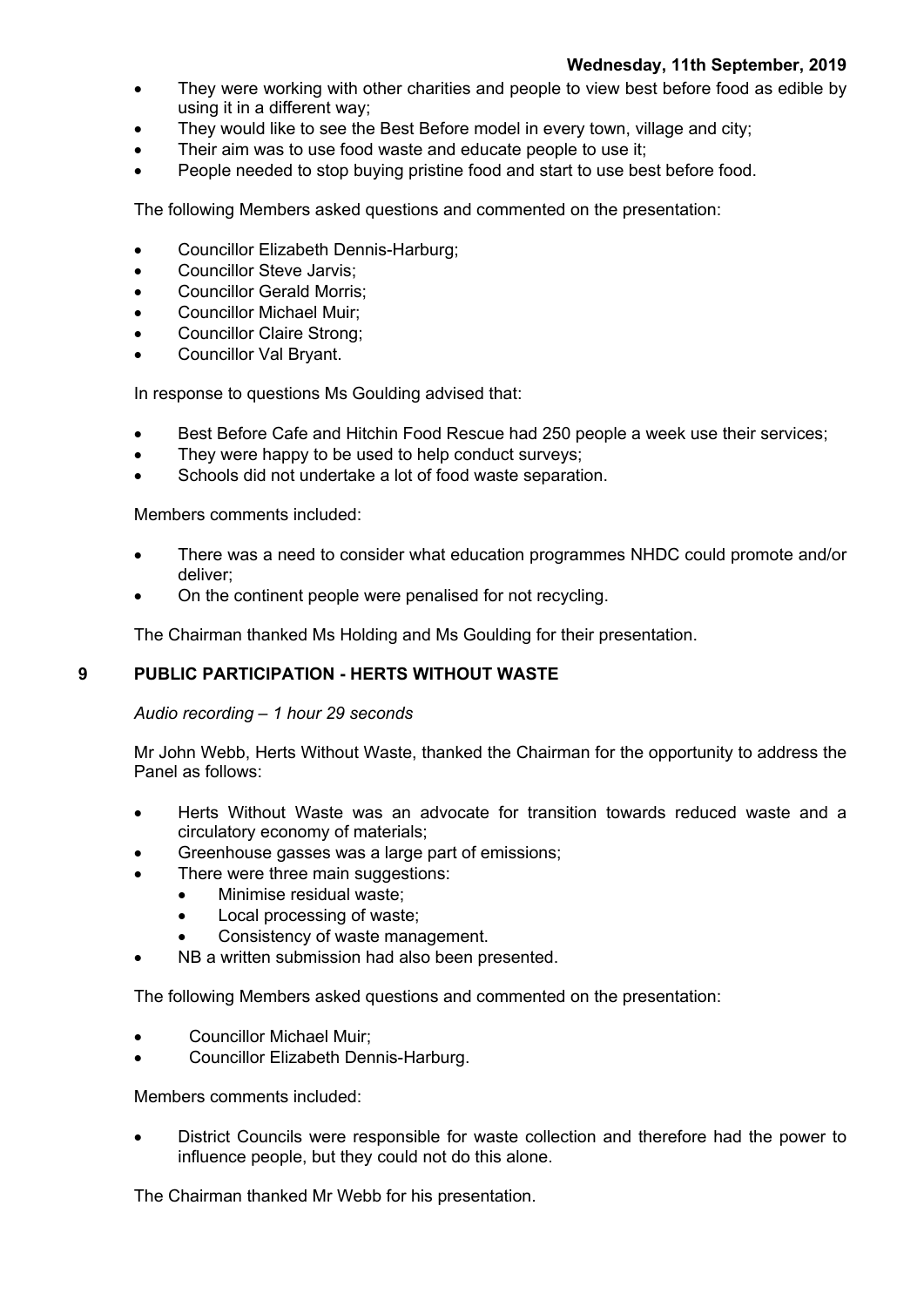# **10 PUBLIC PARTICIPATION - NORTH HERTS AND STEVENAGE CLIMATE ACTION GROUP**

## *Audio recording – 1 hour 10 minutes 46 seconds*

Ms Nicky Clark, North Herts and Stevenage Climate Action Group thanked the Chairman for the opportunity to address the Panel as follows:

- Where were the new green technologies such as public transport?
- The Climate Emergency had been declared, but when would it commence?
- The Council was doing some good things, but then allowed a concrete plant to be developed;
- The Hitchin Museum was designed around the sale of single use plastics;
- The Council needed to stop and take stock;
- People want to hear that things have changed, not that things were expected to;
- The first step was to accept that the problem existed;
- This was the first generation to feel the effects of climate change and the last that could do anything about it;
- Apathy and inaction of leaders leave us in a hedonistic decline;
- There was so much that could be done and it must be done now.

The following Members asked questions and commented on the presentation:

- Councillor Michael Muir:
- Councillor Sam Collins:
- Councillor Steve Jarvis;
- Councillor Kay Tart.

In response to questions Ms Clarke advised that:

- Information was key so the Council needed to communicate;
- Adults needed to be educated on how they deal with children and to take responsibility.

Members comments included:

That the Council did not communicate enough.

The Chairman thanked Ms Clark for her presentation.

# **11 PUBLIC PARTICIPATION - TRANSITION TOWNS LETCHWORTH**

#### *Audio recording – 1 hour 24 minutes 20 seconds*

Ms Julia Sonander thanked the Chairman for the opportunity to address the Panel as follows:

- Every town in North Herts should have a sustainable travel plan;
- For towns where there was not a Town Council a forum was needed to discuss issues and solutions;
- They had been working in Letchworth on a cycling plan;
- They had applied for funding from the Police and Crime Commissioner's Fund for a project about a modular road planning kit around school entrances. Although they had been unsuccessful they were keen to take this forward;
- Low carbon homes were needed and there was an opportunity in the Local Plan to consider what would be the best that could be achieved for new homes taking into account:
- The UK Green Building Council's Policy Play Book was a great resource;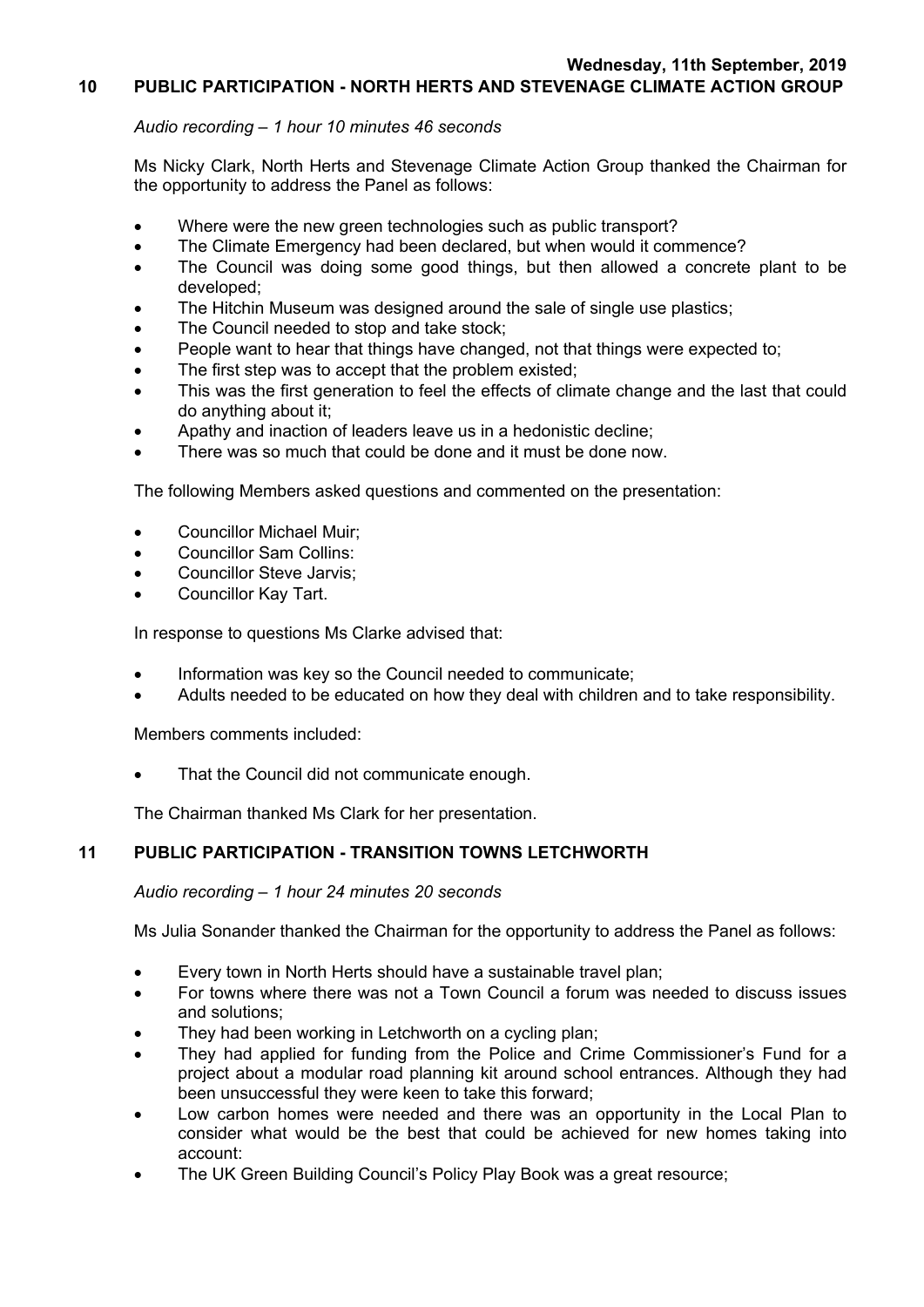- Council's building on their own land would be able to ask for higher standards;
- Town Planning was important. There was an opportunity to review the Local Plan taking into account:
	- The climate emergency;
	- Revised housing need figures
	- Clarity from the Government regarding sustainable housing standards;
	- Incompatibility with LTP4:
- The Council should consider removing the least sustainable locations from the Local plan, taking into account the reduced housing need figures.
- NB Transition Towns Letchworth had also submitted a written statement.

The following Members asked questions and commented on the presentation:

- Councillor Steve Jarvis;
- Councillor Gerald Morris;
- Councillor Sam Collins;
- Councillor Michael Muir.

In response to questions Ms Sonander advised that:

Safe routes through towns for cycling and walking were needed.

Members comments included:

- That the sale of Council land for development should have a condition of sale regarding green development;
- Improving cycling and walking was actively being considered;
- There were some real issues about how much the Local Plan could be changed.

The Chairman thanked Ms Sonander for her presentation.

# **12 INFORMATION NOTE - PROPOSED GUIDANCE, WORK PROGRAMME AND ACTION TRACKER FOR 2019/20**

#### *Audio recording – 1 hour 42 minutes 6 seconds*

The Policy and Community Engagement Manager presented the information note entitled Proposed Guidance, Work Programme and Action Plan and drew attention to the following:

- The guidance aimed to support the Terms of Reference of the Panel;
- There was a proposed Work Programme at Appendix B;
- It was suggested that the Panel keep an Action Tracker.

The following Members took part in the debate:

- Councillor Steve Jarvis;
- Councillor Claire Strong:
- Councillor Kay Tart;
- Councillor Michael Muir;
- Councillor Gerald Morris;
- Councillor Steve Jarvis;
- Councillor Claire Strong;
- Councillor Kay Tart.